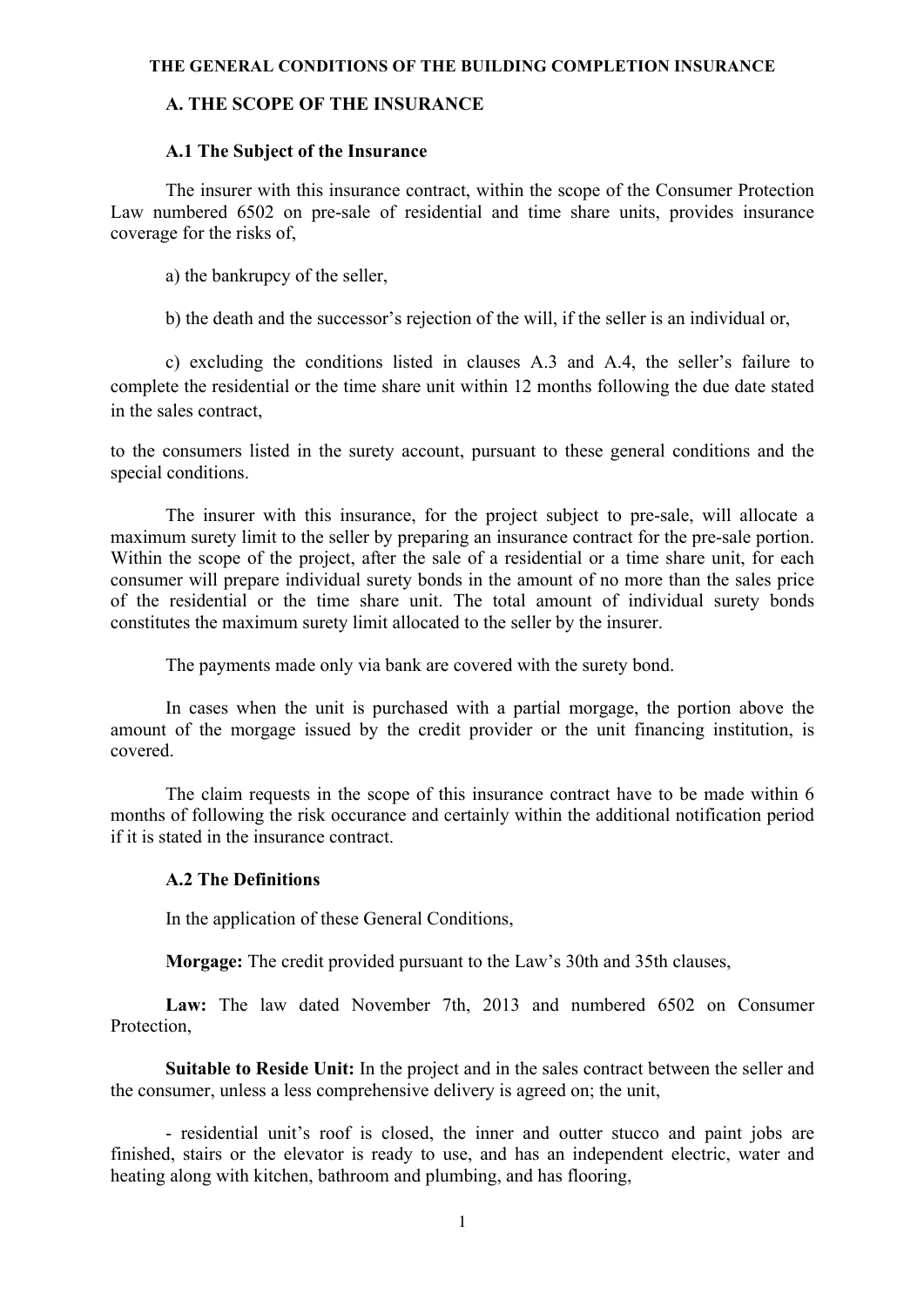- related to the time share units, in addition to the above, the swimming pool, sauna and similar common facilities included in the project that the consumer can utilize, services such as lighting, water, maintanence and items that are related to utilizing these

determined to be complete by the expert,

**Insurance Contract:** The document that is prepared by the insurer and given to the seller,

**Project:** Indicated in the insurance contract and pre sale residential or time share unit including all of the arrangements of landscape and social facilities,

**Seller:** For commercial or occupational purposes, the party that commits to the consumer by signing a pre sale residential or time share unit sales contract, to build the unit with the specifications indicated in the project, or an individual or an entity that acts on behalf of this party,

Within the scope of this insurance, the rights and responsibilities assigned to the "seller", is also valid for the "contractor" with regard to pre sale time share unit sales contract.

**Sales Contract:** The pre sale sales contract in which the consumer agrees to pay ahead the sales price of the residential or time share unit up front or in installments, and the seller commits to transfer or deliver the unit to the consumer after upon full or partial payment,

**Unit:** Within the scope of the project, the pre sale unit indicated in the sales contract with the seller along with its landscape excluding the social facilities and the time share unit,

**Surety Bond:** The document that is prepared by the insurer per the insurance contract, to be given to the consumer and proving insurance coverage of the payments made by the consumer via bank pursuant to the sales contract,

**Consumer:** Within the scope of the Law numbered 6502, an individual or an entity, without a commercial or occupational purpose, that signed the pre sale residential or time share unit sales contract in order to purchase the unit from the seller,

**Regulation:** The regulation on pre sale residential units and the regulation on time share and long term vacation service agreements,

is meant.

### **A.3 The Situations and Assets that can be Covered with an Additional Contract**

1) The interests of the land owner if the sales contract is made in 'flat for land',

2) Commercial units within the scope of the project such as shops, offices etc,

3) The project's uncompletion due to natural disasters, including but not limited to earthquake, volcanic eruption, land slide, storm, hail, lighting, flood,

4) For the units that are bought with a morgage, the responsibility of the credit provider or the unit financing institution,

can be included in the insurance coverage with an additional contract.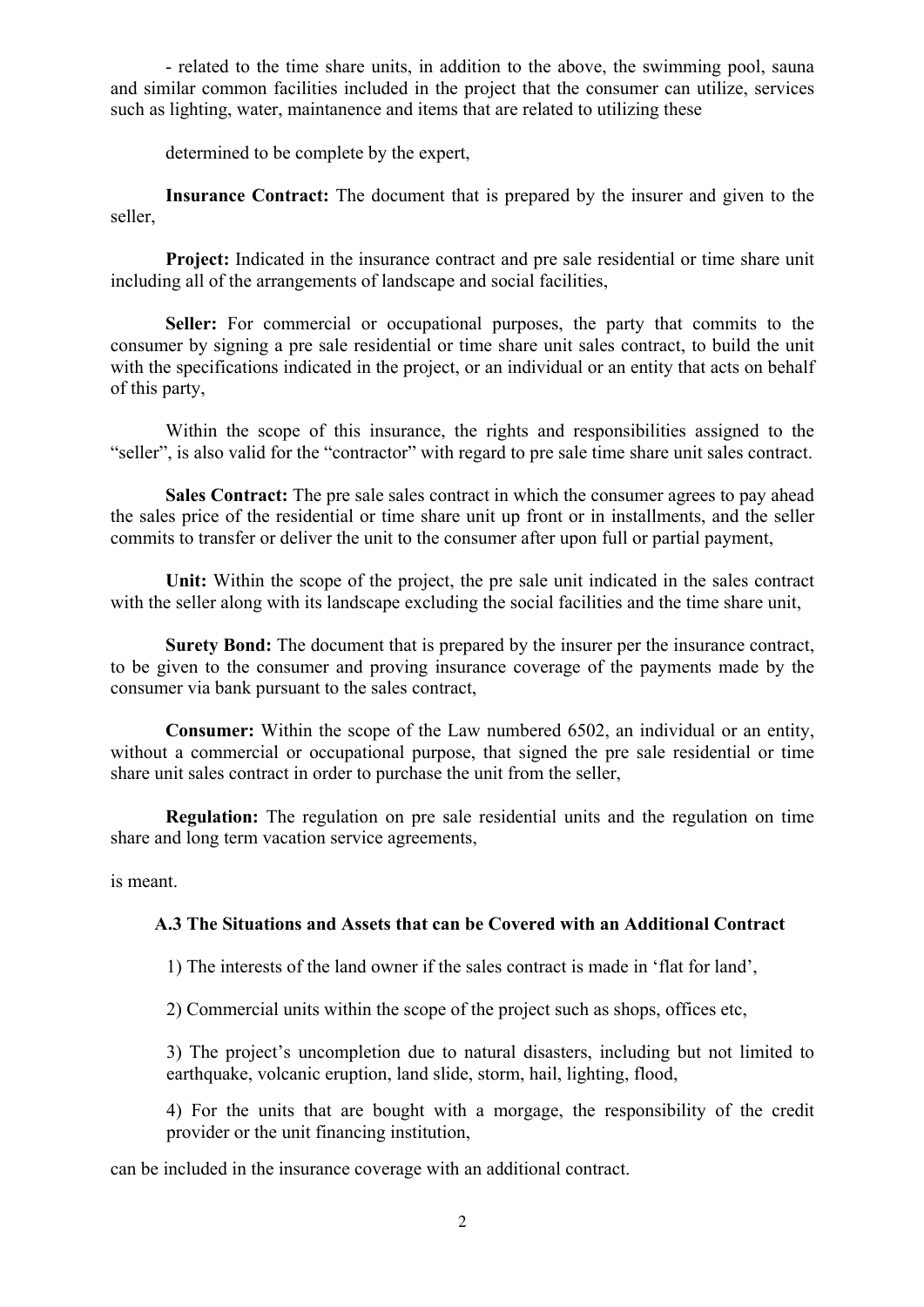#### **A.4 The Situations that are outside of the Coverage**

1) Any contamination of ionising radiations, radio-activity from any nuclear fuel, or from any nuclear waste from the combustion of nuclear fuel, or other hazardous properties of such assembly,

2) Any loss caused by contamination by radioactive, toxic, explosive or other hazardous properties from any nuclear assembly, nuclear reactor or nuclear component thereof,

3) The loss caused by any weapons of destruction or device armed with an atomic or nuclear seperation and/or combination or similar reaction or radioactive power or material,

4) Any loss caused by ionising radiations excluding any prepared, stored or used for manufacturing, commercial, medical, scientific or other peaceful intented purposes,

5) Any loss due to weapons of chemical, biogical, bio-chemical or electromagnetic destructions,

6) The loss due to war, acts of war (whether declared or undeclared), civil war, invasion, blockade, riot, public disorder, violent demonstrations, insurrection, rebellion, civil commotion and military or usurped power;

7) All loss due to biological and/or chemical contamination or toxication caused by acts of terrorism defined in Law on War against Terrorism numbered 3713 and sabotage by similar activities or any counter efforts by an authorized entity made to prevent these acts or to remedy its effects,

8) The loss caused by the decisions taken by a public authority, given that it is not due to the seller's activities against the legislation or contradicting the project. In this case, the time it takes to amend the project to comply with the new legislation will be ignored in the calculations of the delivery due date indicated in the sales contract.

9) The consumer exercising the right of withdrawal or retraction,

10) The consumer against the clause B.3 avoiding the transfer or delivery of the unit,

11) Indirect damages and if it is agreed upon in the sales contract the penalty clause,

12) The assets that are used inside the unit and do not effect the suitability of residing, such as the tiles, fosset, flooring, door knobs, kitchen cabinets not being in the quality committed in the project.

#### **A.5 The Duration and the Termination of the Insurance Contract**

Unless otherwise agreed, the insurance will commence and expire on the dates specified in the insurance contract at 12:00 noon local time in Turkey.

The insurance contract will terminate when the completed unit is transfered or delivered to the consumer in accordance with clause B.3. The responsibility of the insurer on the individual surety bonds issued will end with no other action necessary when the unit mentioned in the sales contract is transfered or delivered. The seller is obligated to notify the insurer immediately when the unit is delivered to the consumer.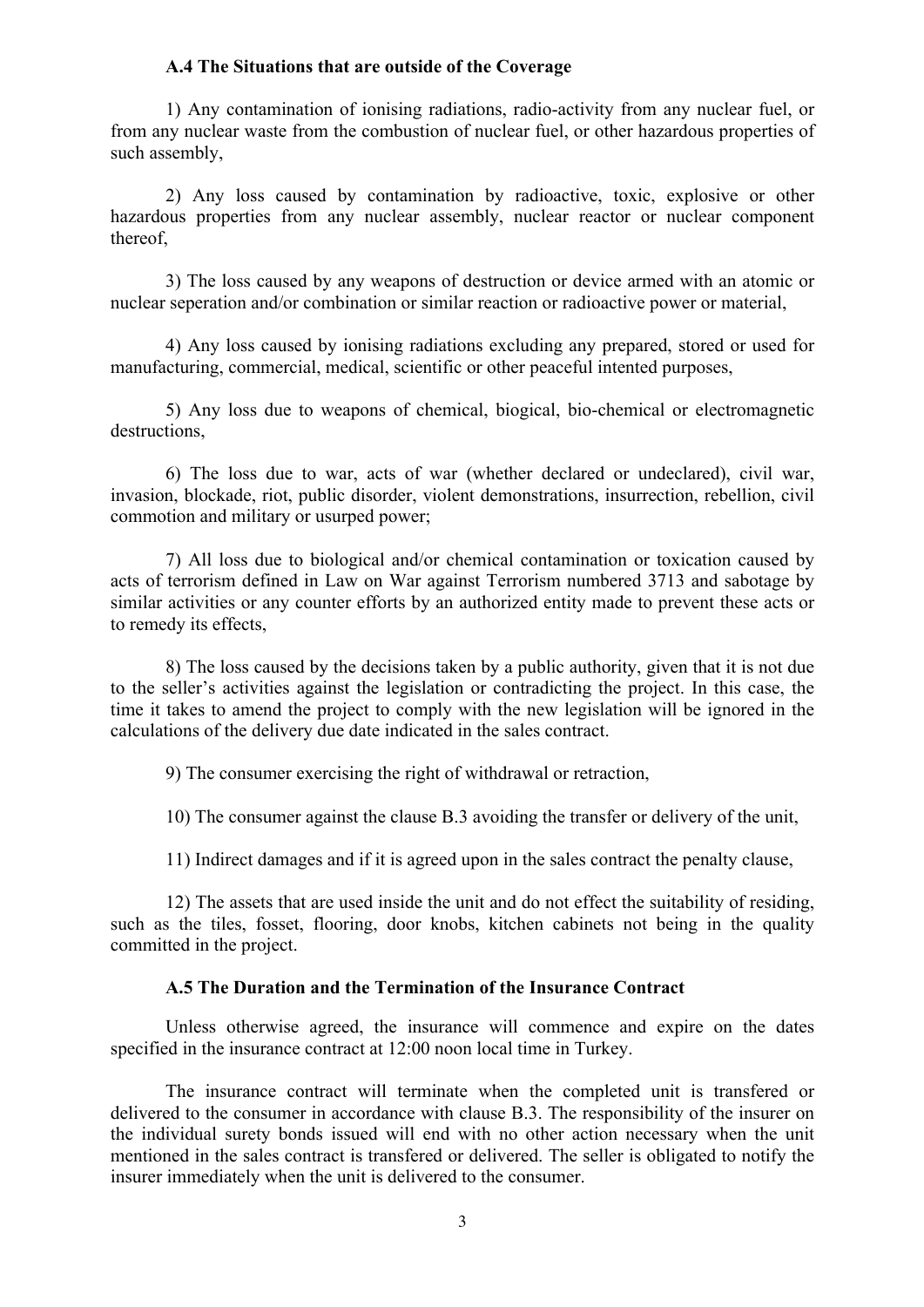The insurer, keeping all of its obligations for the existing surety bonds reserved, in the events listed below, may terminate the insurance contract effective immediately or may ask for an additional collateral or an additional premium payment from the seller:

a) The seller's failure to fullfill its obligations towards the insurer or declaring incorrect information to the insurer,

b) The seller's failure to provide the collateral demanded by the insurer; for collateral provided to the insurer to be insufficient, or to become invalid or worthless.

In case of a termination of the insurance contract due to reasons mentioned above or other reasons, the insurer will notify the Ministry of Customs and Trade and the individuals that a surety bond was issued to within 5 business days.

# **B. THE CONDITIONS ON ESTABLISHING THE INSURANCE CONTRACT AND THE CLAIM**

## **B.1 The Declaration Obligation before the Insurance Contract is Established**

The seller will submit, including but not limited to, information on the project that the insurance coverage is being requested and the information on the past projects, financial statements and documents related to the credit standing, to the insurer.

## **B.2 The Party's Rights and Responsibilities After the Insurance Contract is Established**

The seller is obligated;

a) To provide information on cash and non-cash credit relationships,

b) Not to give any personal pledge or guarantee on its assets (mortgages, liens, fiduciary assignment of ownership, encumbrance on real estate, etc.) to the third parties without notifying the insurer,

c) To notify the insurer of any material change that could affect the decision of extending the insurance coverage and the notification provision of the insurance contract dictates,

ç) To inform the insurer of the situations that an occurance of a loss is possible,

d) To inform the insurer immediately on payments made by the consumers regardless of its classification,

e) Upon request by the insurer, to provide progress reports on the project at determined stages agreed in the insurance contract and to allow any research and inspection on the progress of the project by the insurer and,

f) To inform the insurer with no delay when a consumer exercises the right of withdrawal or retraction.

The insurer;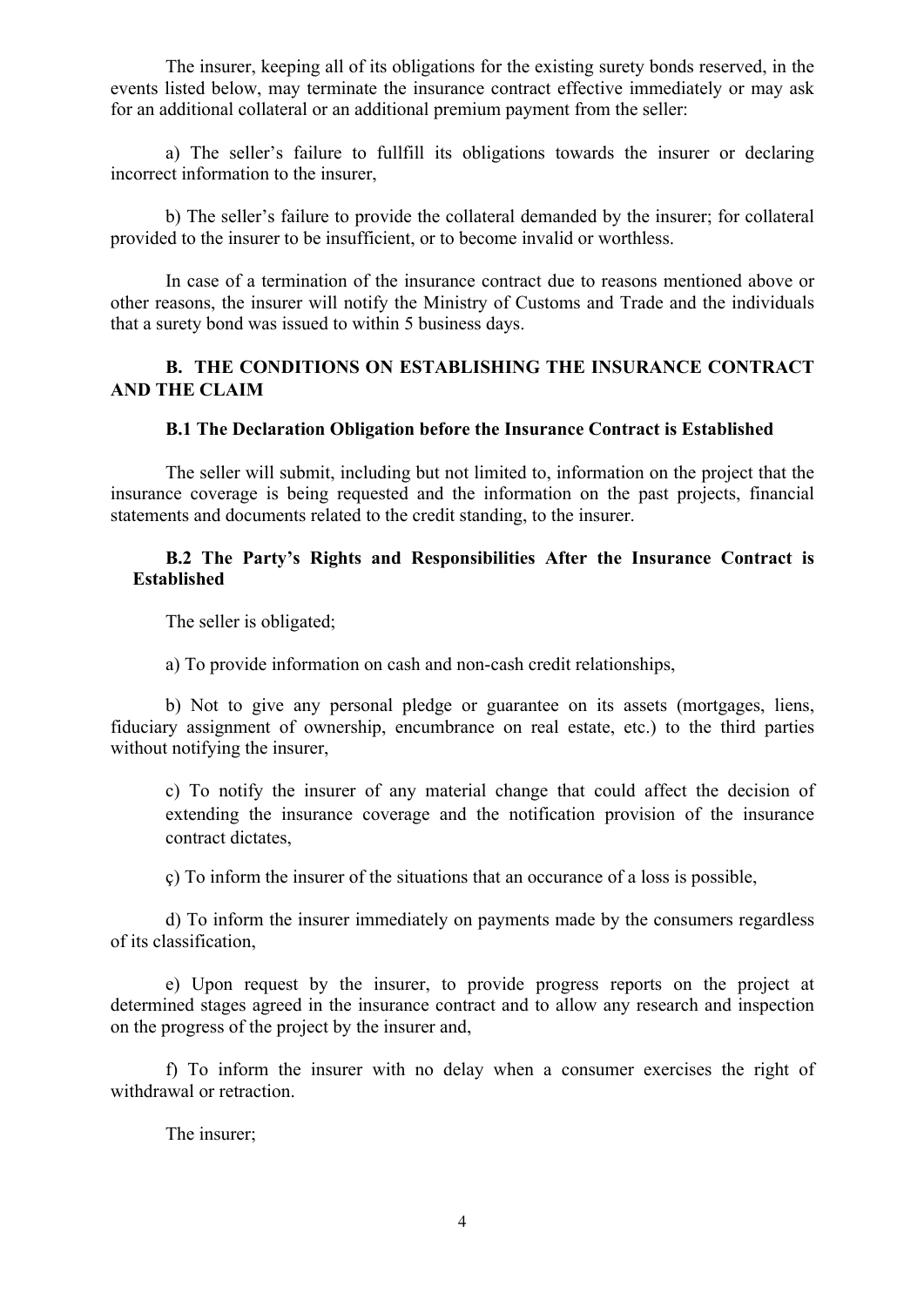a) May request a detailed information on strategy changes and if indicated in the insurance contract, update on sellers' operations, and anything that might seem important to the credit standing.

b) Will keep a surety account for the seller and to this account, will register all surety bonds issued for each consumer on the date of issue.

c) If it is agreed upon in the insurance contract, to be able to issue the surety bond, before a sales contract is made, may demand the information on the unit sale and the consumer from the seller.

ç) If it is agreed upon in the insurance contract, will perform the necessary evaluation and for each consumer, upon request from the seller, will issue a surety bond.

d) In cases when a consumer exercises the right of withdrawal or retraction, will cancel the surety bond issued for the consumer in question and deduct it from the sellers' surety account.

e) Will hand out the surety bond and the disclosure form, that its minimum content is determined by the Undersecreteriat of the Treasury, to the consumer.

## **B.3 The Transfer or the Delivery of the Unit**

In the conditions listed below, it is deemed that the unit is transfered or delivered to the consumer:

a) Registration of the unit to the consumer's name if the unit is subject to freehold title deed,

b) Registration of the unit's transitional title deed to the consumer's name, and the transfer in a suitable to reside condition.

c) Presentation of the unit that is subject to time share purpose, in a suitable to use condition.

### **B.4 The Elevation of the Risk**

a) Pursuance of the Seller via bankruptcy or opening a court case for bankruptcy,

b) When the seller,

- related to the payments of the debts, a decision made by a court or an authorized official entity that constraints all of the creditors.

- documented default on debts or inability to enforce proceedings pursued with any other means of proof acceptable by the insurer,

- to agree to a composition of debts,

- detection of a significant deterioation of the financial situation after the insurance contract is made or,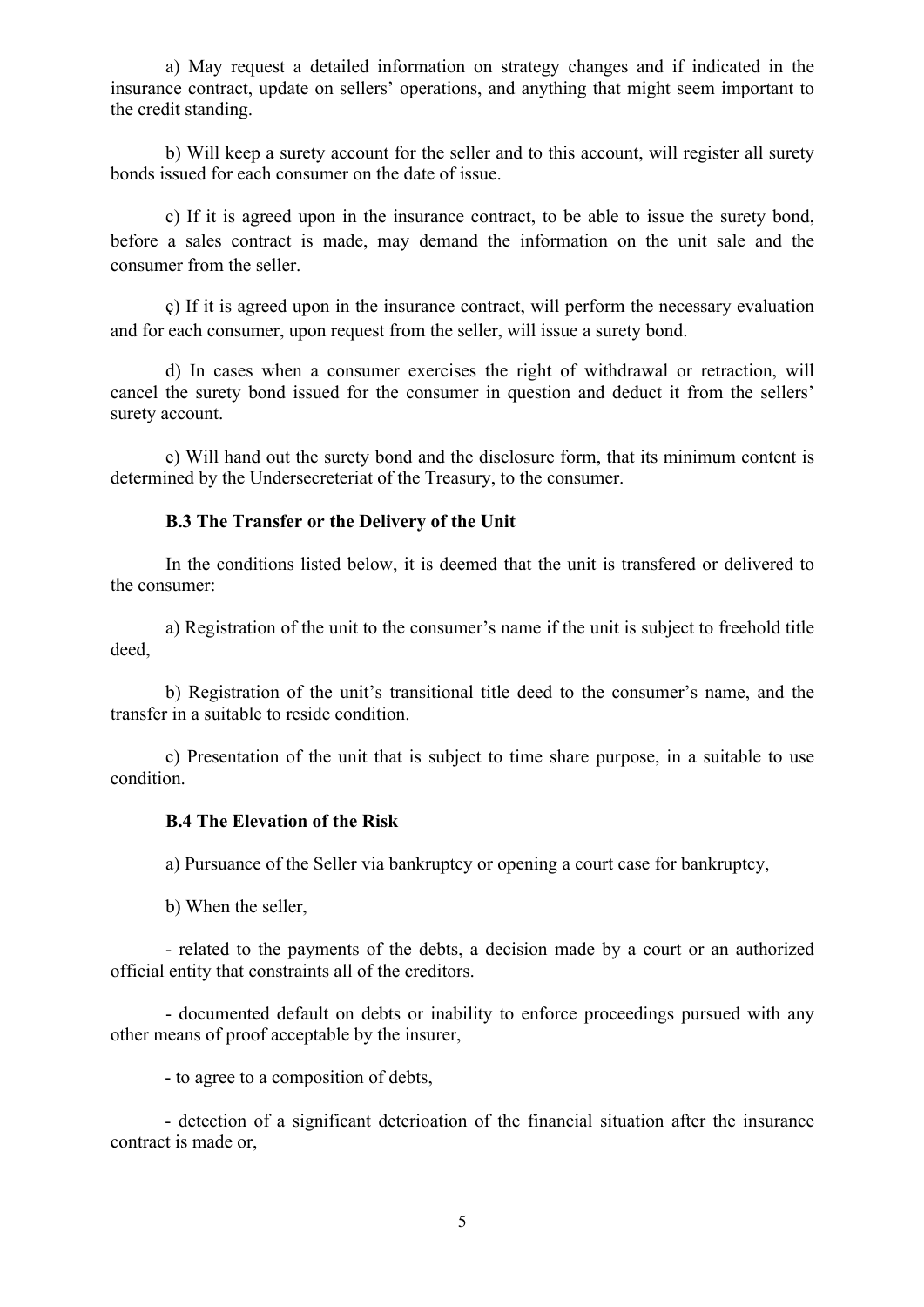- detection of a more than 6 months delay in the milestones of the project plan that was submitted at the time of establising the insurance contract,

the risk is considered to be elevated.

#### **B.5 The Rights and Responsibilities of the Seller When the Risk Occurs**

The seller, within the duration of the insurance contract or when the risk occurs, is responsible from performing the duties listed below.

a) To inform the insurer of any situation that may require an obligation pursuant to the insurance contract, within 5 days of becoming aware.

b) Upon request from the insurer, without any delay, to provide any obtainable data and information on the incident and the reason for the loss along with the determination and the results of the conditions that caused the loss, the details of the claim obligation and its amount and anything that could be useful to exercise recourse rights.

c) To provide required data and information pertaining to the consumer payments to the insurer.

ç) To inform the insurer of any other existing insurance contracts relating to the subject of the insurance.

### **B.6 The Claim Amount and the Claim Payment Methods**

The amount of maximum claims to be paid by the insurer is capped by the maximum surety limit indicated in the insurance contract.

The insurer, pursuant to the obligation undertaken per this insurance contract, when the risk occurs, will reimburse the payments made by the consumers, the capital amount capped by the amount indicated on the surety bond along with its legal interest.

If more units were sold than the number indicated in the project, the insurer will be deemed relieved from all obligations by making claim payments to the consumers listed in the surety account.

The insurer can make the claim payment in cash, under the condition of consumer transfering all rights on the unit to the insurer in accordance with the agreement establishing conditions indicated in the Regulation.

The insurer, as a result of an evaluation, if it is agreed upon in the insurance contract, may decide for project to be completed and delivered to the rightful owners instead of reimbursing payments made.

In this case, the new delivery due date will be in a reasonable time frame after the selection of the contractor and under no condition can exceed 24 months.

The insurer is obligated to exercise due diligence in the selection of the contractor that is going to complete the project.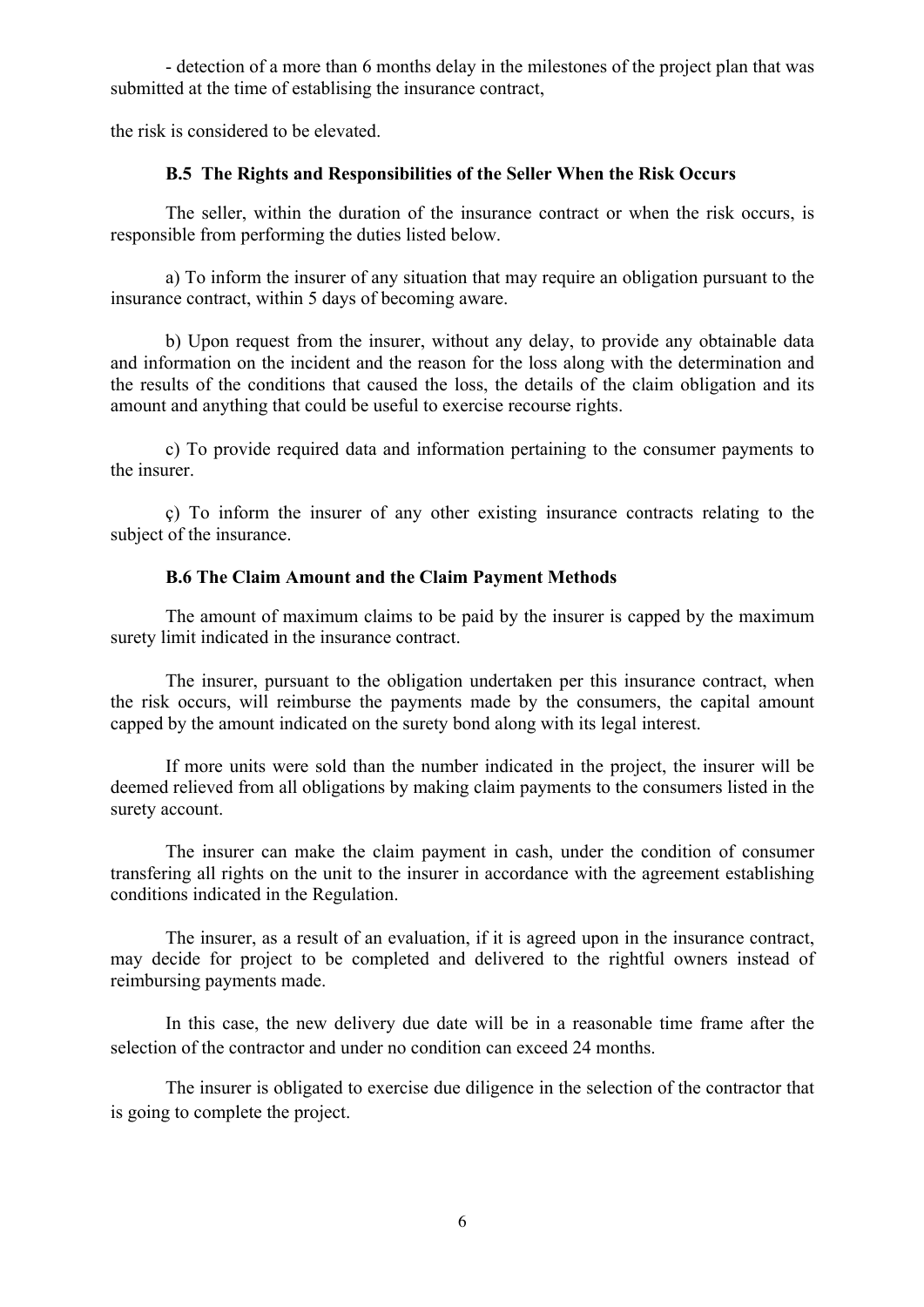If the risk occurred due to failure to complete the unit within the 12 months following the due date stated in the sales contract or any of the conditions listed in clause A.3, the insurer may retain the same seller/contractor to complete the project.

If the decision is made for building to be completed, the seller is obligated to refrain from any behavior that could prevent the project from being continued.

### **B.7 Subrogation**

The insurer, in case of an occurance of the risk and the payment of the claim, in the amount of total claims paid, will legally assume the seller's position and take over the rights of the seller within the scope of the pre sale residential or time share project in question.

### **B.8 Recourse**

The seller, independent from the insurer's other remedies to fully or partially recover the claims paid including the rights on the unit, will reimburse the insurer in amount of payments made per the established building completion insurance contract along with expenses with an interest rate, capped at legal default interest rate, that will be determined with an agreement between the seller and the insurer.

The seller can swap its receivables from the insurer, only if these receivables are undisputable and legally granted, with the amount requested by the insurer via recourse.

## **B.9 The Request for an Additional Colletaral**

Upon the request from the insurer, the seller is obligated;

a) To provide colletaral such as cash, lien, letter of credit, surety bond or any other colletaral that is deemed appropriate, in the amount of no more than the maximum surety limit, in cases of failure to fullfill the obligations towards the insurer, declaring incorrect information, determination of a significant financial deterioration after the insurance contract was made or detection of a delay of more than 6 months in any of the milestones of the submitted project plan,

b) To pay an additional premium for the dates between the receipt of the colletaral reques, and either the date that the colletaral is actually provided or the date of all existing surety bonds are cleared.

### **C. MISCELLANEOUS PROVISIONS**

C.1 The Premium Payments and the Commencement of the Insurer's Liability

The premium amount will be calculated based on the criterias such as the number of units in the project, duration of the project, value of the project, seller's activities in the past etc. The premium payment provisions will be defined in the insurance contract.

The seller will pay the premium and the other invoiced expenses at the determined time and under conditions stated in the insurance contract.

In case of failure to make the premium payments, Turkish Commercial Code will be applied.